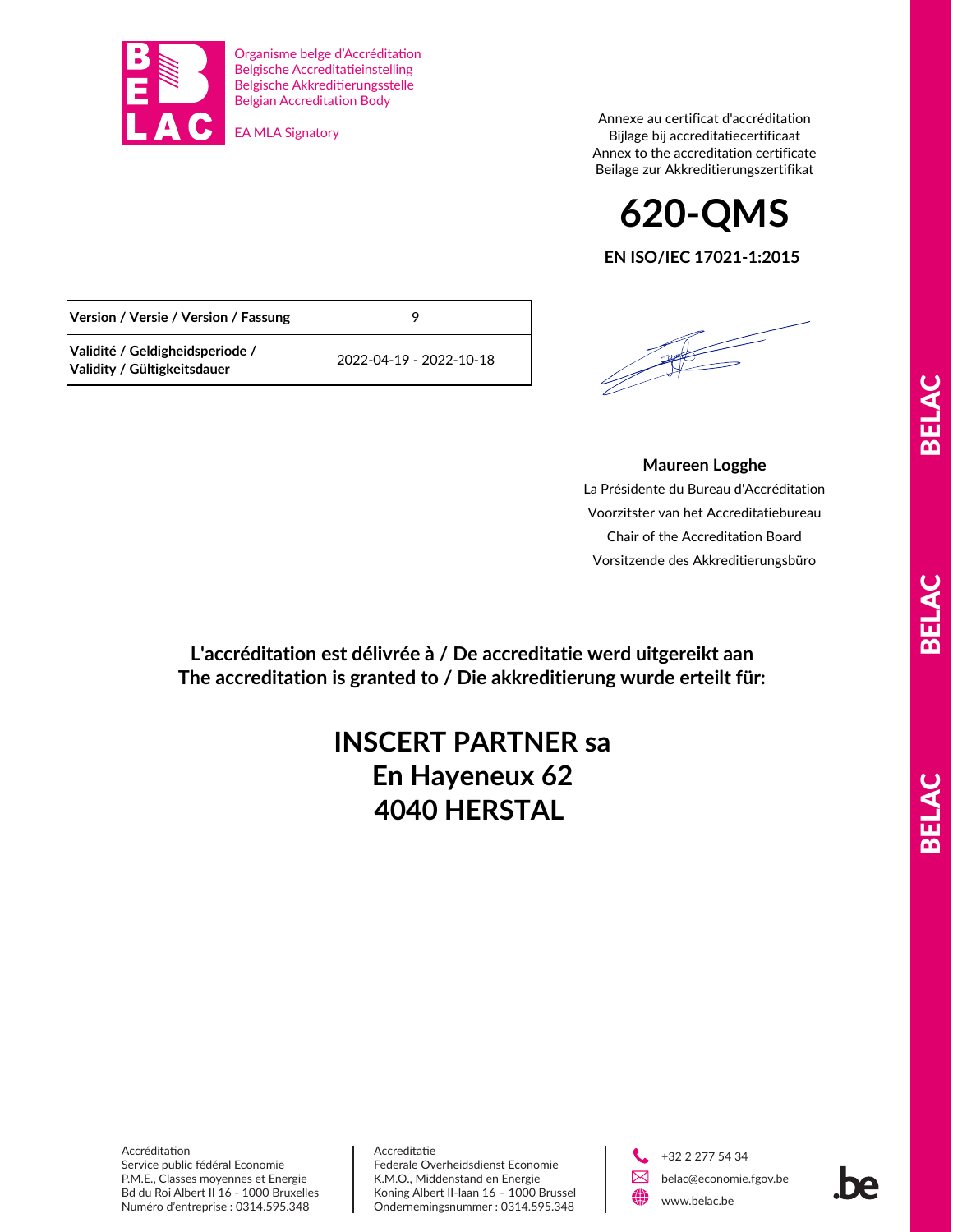| Cluster <sup>*</sup>                | Catégorie /<br>Categorie/<br>category | <b>Beschrijving</b>            | <b>Description</b>                       | <b>Description</b>           |
|-------------------------------------|---------------------------------------|--------------------------------|------------------------------------------|------------------------------|
| Food and feed<br>processing         | $\mathcal{C}$                         | Productie van levensmiddelen   | Fabrications des denrées alimentaires    | Food manufacturing           |
| Retail,<br>transport and<br>storage | F                                     | Distributie                    | Distribution                             | Distribution                 |
| Biochemical                         | K                                     | Productie van (Bio)chemicaliën | Production de produits<br>(Bio)chimiques | Production of (Bio)chemicals |

\* suivant le tableau A.1 de l'ISO TS 22003:2013, volgens de tabel A.1 van ISO TS 22003:2013, according to the table A.1 of ISO TS 22003:2013

**ISO 17021-1 in combinatie met ISO TS 22003:2013 - ISO 17021-1 en combinaison avec ISO TS 22003:2013 - ISO 17021-1 in combination with ISO TS 22003:2013**

|  |  |  |  | (*) blijft geldig tot / reste valable jusqu'au / remains valid until 29/12/2021 |  |
|--|--|--|--|---------------------------------------------------------------------------------|--|
|  |  |  |  |                                                                                 |  |